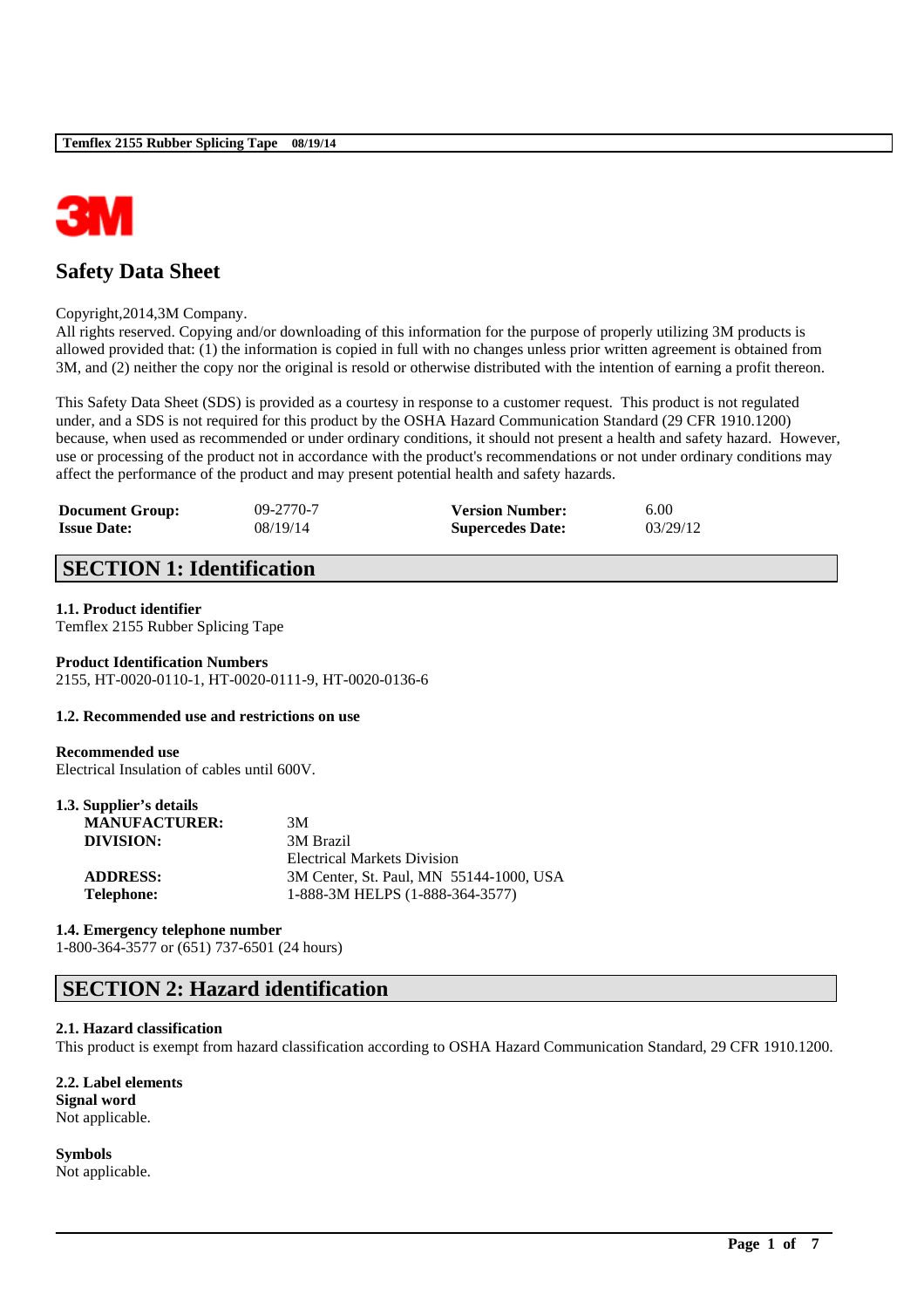# **Pictograms**

Not applicable.

#### **2.3. Hazards not otherwise classified** None.

# **SECTION 3: Composition/information on ingredients**

| Ingredient   | $\mathbf{C}$ . A.S. No. | $\frac{6}{10}$ by Wt     |
|--------------|-------------------------|--------------------------|
| <b>TAPE</b>  | None                    | 100<br>$95 -$            |
| <b>LINER</b> | None                    | $\overline{\phantom{a}}$ |

# **SECTION 4: First aid measures**

# **4.1. Description of first aid measures**

#### **Inhalation:**

No need for first aid is anticipated.

# **Skin Contact:**

No need for first aid is anticipated.

# **Eye Contact:**

No need for first aid is anticipated.

# **If Swallowed:**

No need for first aid is anticipated.

# **4.2. Most important symptoms and effects, both acute and delayed**

See Section 11.1. Information on toxicological effects.

# **4.3. Indication of any immediate medical attention and special treatment required**

Not applicable

# **SECTION 5: Fire-fighting measures**

# **5.1. Suitable extinguishing media**

In case of fire: Use a fire fighting agent suitable for ordinary combustible material such as water or foam to extinguish.

\_\_\_\_\_\_\_\_\_\_\_\_\_\_\_\_\_\_\_\_\_\_\_\_\_\_\_\_\_\_\_\_\_\_\_\_\_\_\_\_\_\_\_\_\_\_\_\_\_\_\_\_\_\_\_\_\_\_\_\_\_\_\_\_\_\_\_\_\_\_\_\_\_\_\_\_\_\_\_\_\_\_\_\_\_\_\_\_\_\_

# **5.2. Special hazards arising from the substance or mixture**

None inherent in this product.

# **5.3. Special protective actions for fire-fighters**

No special protective actions for fire-fighters are anticipated.

# **SECTION 6: Accidental release measures**

#### **6.1. Personal precautions, protective equipment and emergency procedures** Not applicable.

# **6.2. Environmental precautions**

Not applicable.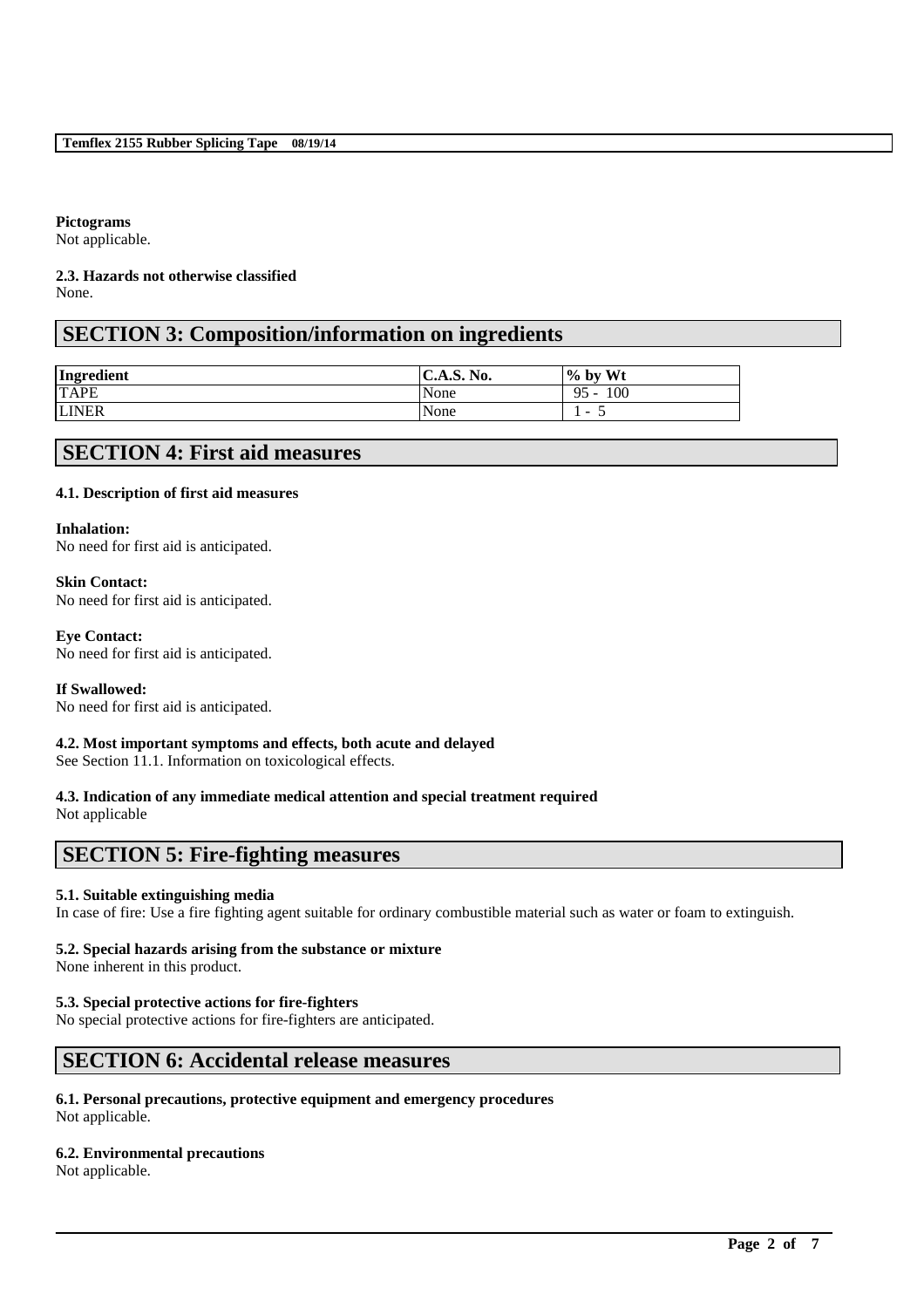### **6.3. Methods and material for containment and cleaning up** Not applicable.

# **SECTION 7: Handling and storage**

### **7.1. Precautions for safe handling**

This product is considered to be an article which does not release or otherwise result in exposure to a hazardous chemical under normal use conditions.

# **7.2. Conditions for safe storage including any incompatibilities**

Not applicable.

# **SECTION 8: Exposure controls/personal protection**

#### **8.1. Control parameters**

#### **Occupational exposure limits**

No occupational exposure limit values exist for any of the components listed in Section 3 of this SDS.

# **8.2. Exposure controls**

# **8.2.1. Engineering controls**

Not applicable.

# **8.2.2. Personal protective equipment (PPE)**

# **Eye/face protection**

Eye protection not required.

# **Skin/hand protection**

No chemical protective gloves are required.

# **Respiratory protection**

Respiratory protection is not required.

# **SECTION 9: Physical and chemical properties**

# **9.1. Information on basic physical and chemical properties**

| <b>General Physical Form:</b>    | Solid                                    |
|----------------------------------|------------------------------------------|
| <b>Specific Physical Form:</b>   | Roll of Tape                             |
| Odor, Color, Grade:              | Odorless, black roll with release liner. |
| Odor threshold                   | Not Applicable                           |
| рH                               | Not Applicable                           |
| Melting point                    | No Data Available                        |
| <b>Boiling Point</b>             | Not Applicable                           |
| <b>Flash Point</b>               | Not Applicable                           |
| <b>Evaporation rate</b>          | Not Applicable                           |
| <b>Flammability (solid, gas)</b> | Not Classified                           |
| <b>Flammable Limits(LEL)</b>     | Not Applicable                           |
| <b>Flammable Limits(UEL)</b>     | Not Applicable                           |

\_\_\_\_\_\_\_\_\_\_\_\_\_\_\_\_\_\_\_\_\_\_\_\_\_\_\_\_\_\_\_\_\_\_\_\_\_\_\_\_\_\_\_\_\_\_\_\_\_\_\_\_\_\_\_\_\_\_\_\_\_\_\_\_\_\_\_\_\_\_\_\_\_\_\_\_\_\_\_\_\_\_\_\_\_\_\_\_\_\_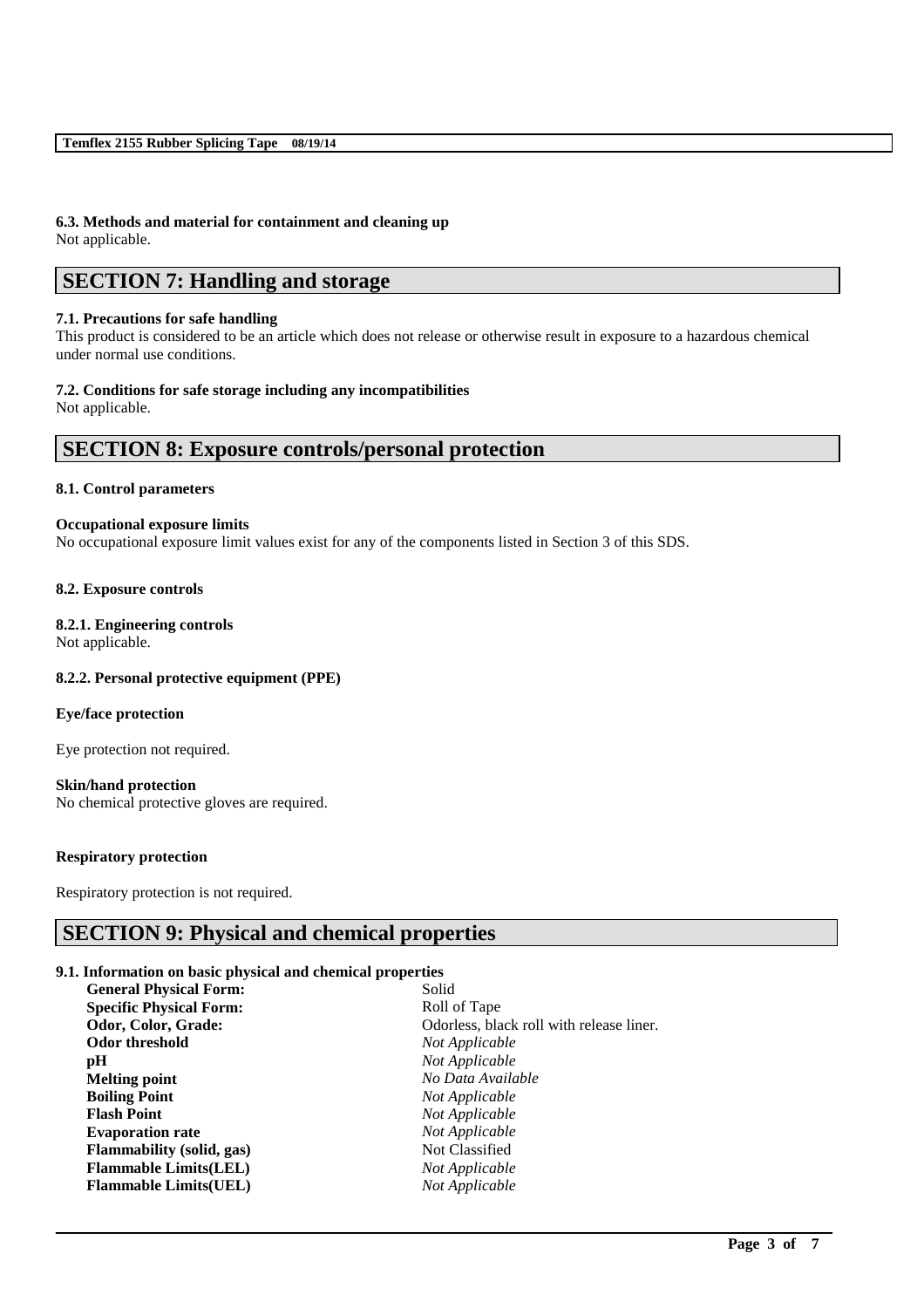| <b>Vapor Pressure</b>                     | No  |
|-------------------------------------------|-----|
| <b>Vapor Density</b>                      | No  |
| <b>Density</b>                            | No  |
| <b>Specific Gravity</b>                   | No  |
| <b>Solubility in Water</b>                | Nil |
| Solubility- non-water                     | No  |
| Partition coefficient: n-octanol/water    | No  |
| <b>Autoignition temperature</b>           | No  |
| <b>Decomposition temperature</b>          | No  |
| <b>Viscosity</b>                          | No  |
| <b>Volatile Organic Compounds</b>         | No  |
| <b>VOC Less H2O &amp; Exempt Solvents</b> | No  |

 $Not Applicable$  $Not Applicable$ **Density** *No Data Available* **Specific Gravity** *No Data Available*  $Not Applicable$  $Not Appliedble$ **Autoignition temperature** *No Data Available* **Not Applicable**  $Not Appliedble$ **Volatile Organic Compounds** *No Data Available* **VOC Less H2O & Exempt Solvents** *No Data Available*

# **SECTION 10: Stability and reactivity**

#### **10.1. Reactivity**

This material is considered to be non reactive under normal use conditions.

#### **10.2. Chemical stability**

Stable.

# **10.3. Possibility of hazardous reactions**

Hazardous polymerization will not occur.

**10.4. Conditions to avoid** None known.

# **10.5. Incompatible materials**

None known.

# **10.6. Hazardous decomposition products**

**Substance Condition** Carbon monoxide Not Specified

Carbon dioxide Not Specified

Under recommended usage conditions, hazardous decomposition products are not expected. Hazardous decomposition products may occur as a result of oxidation, heating, or reaction with another material.

# **SECTION 11: Toxicological information**

**The information below may not be consistent with the material classification in Section 2 if specific ingredient classifications are mandated by a competent authority. In addition, toxicological data on ingredients may not be reflected in the material classification and/or the signs and symptoms of exposure, because an ingredient may be present below the threshold for labeling, an ingredient may not be available for exposure, or the data may not be relevant to the material as a whole.**

**11.1. Information on Toxicological effects**

**Signs and Symptoms of Exposure**

**Based on test data and/or information on the components, this material may produce the following health effects:**

\_\_\_\_\_\_\_\_\_\_\_\_\_\_\_\_\_\_\_\_\_\_\_\_\_\_\_\_\_\_\_\_\_\_\_\_\_\_\_\_\_\_\_\_\_\_\_\_\_\_\_\_\_\_\_\_\_\_\_\_\_\_\_\_\_\_\_\_\_\_\_\_\_\_\_\_\_\_\_\_\_\_\_\_\_\_\_\_\_\_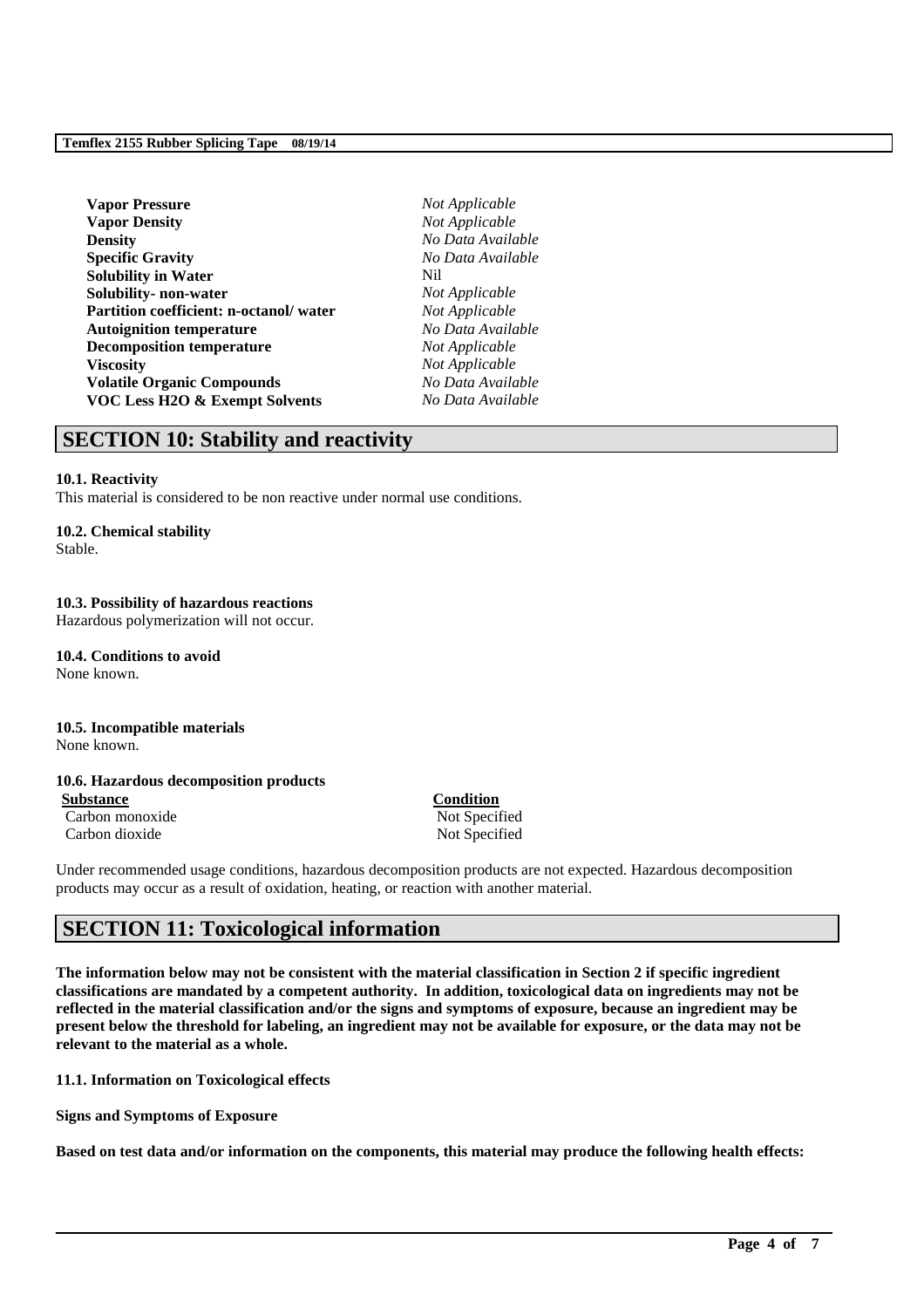#### **Inhalation:**

No health effects are expected.

#### **Skin Contact:**

Contact with the skin during product use is not expected to result in significant irritation.

#### **Eye Contact:**

Contact with the eyes during product use is not expected to result in significant irritation.

#### **Ingestion:**

No health effects are expected.

#### **Additional Information:**

This product, when used under reasonable conditions and in accordance with the 3M directions for use, should not present a health hazard. However, use or processing of the product in a manner not in accordance with the product's directions for use may affect the performance of the product and may present potential health and safety hazards.

#### **Toxicological Data**

If a component is disclosed in section 3 but does not appear in a table below, either no data are available for that endpoint or the data are not sufficient for classification.

#### **Acute Toxicity**

| <b>Name</b>     | Route     | Species | Value                                             |
|-----------------|-----------|---------|---------------------------------------------------|
| Overall product | Ingestion |         | No data available: calculated $ATE > 5.000$ mg/kg |
| <b>TAPE</b>     | Dermal    |         | LD50 estimated to be $> 5,000$ mg/kg              |
| <b>TAPE</b>     | Ingestion | Human   | $LD50 > 15,000$ mg/kg                             |

 $ATE = acute$  toxicity estimate

### **Skin Corrosion/Irritation**

| <b>Name</b>                          | <b>Species</b> | <b>Value</b>              |  |
|--------------------------------------|----------------|---------------------------|--|
| <b>TAPE</b>                          |                | No significant irritation |  |
|                                      |                |                           |  |
| <b>Serious Eye Damage/Irritation</b> |                |                           |  |
| <b>Name</b>                          | <b>Species</b> | <b>Value</b>              |  |
| <b>TAPE</b>                          |                | No significant irritation |  |
|                                      |                |                           |  |
| <b>Skin Sensitization</b>            |                |                           |  |
| Name                                 | <b>Species</b> | <b>Value</b>              |  |
|                                      |                |                           |  |
| <b>Respiratory Sensitization</b>     |                |                           |  |
| <b>Name</b>                          | <b>Species</b> | <b>Value</b>              |  |
|                                      |                |                           |  |
| <b>Germ Cell Mutagenicity</b>        |                |                           |  |
| <b>Name</b>                          | Route          | <b>Value</b>              |  |

# **Carcinogenicity**

| <b>Name</b> | Route      | <b>Species</b> | Value            |
|-------------|------------|----------------|------------------|
| <b>TAPE</b> | Inhalation | Multiple       | Not carcinogenic |
|             |            | anımal         |                  |
|             |            | species        |                  |

# **Reproductive Toxicity**

# **Reproductive and/or Developmental Effects**

| Name<br>- | <b>Route</b><br>. | Value | <b>Species</b> | <b>CONTRACT</b><br><b>Result</b><br>Fest<br>. | <b>Exposure</b><br>ation.<br>ונו |
|-----------|-------------------|-------|----------------|-----------------------------------------------|----------------------------------|
|           |                   |       |                |                                               |                                  |

\_\_\_\_\_\_\_\_\_\_\_\_\_\_\_\_\_\_\_\_\_\_\_\_\_\_\_\_\_\_\_\_\_\_\_\_\_\_\_\_\_\_\_\_\_\_\_\_\_\_\_\_\_\_\_\_\_\_\_\_\_\_\_\_\_\_\_\_\_\_\_\_\_\_\_\_\_\_\_\_\_\_\_\_\_\_\_\_\_\_

# **Target Organ(s)**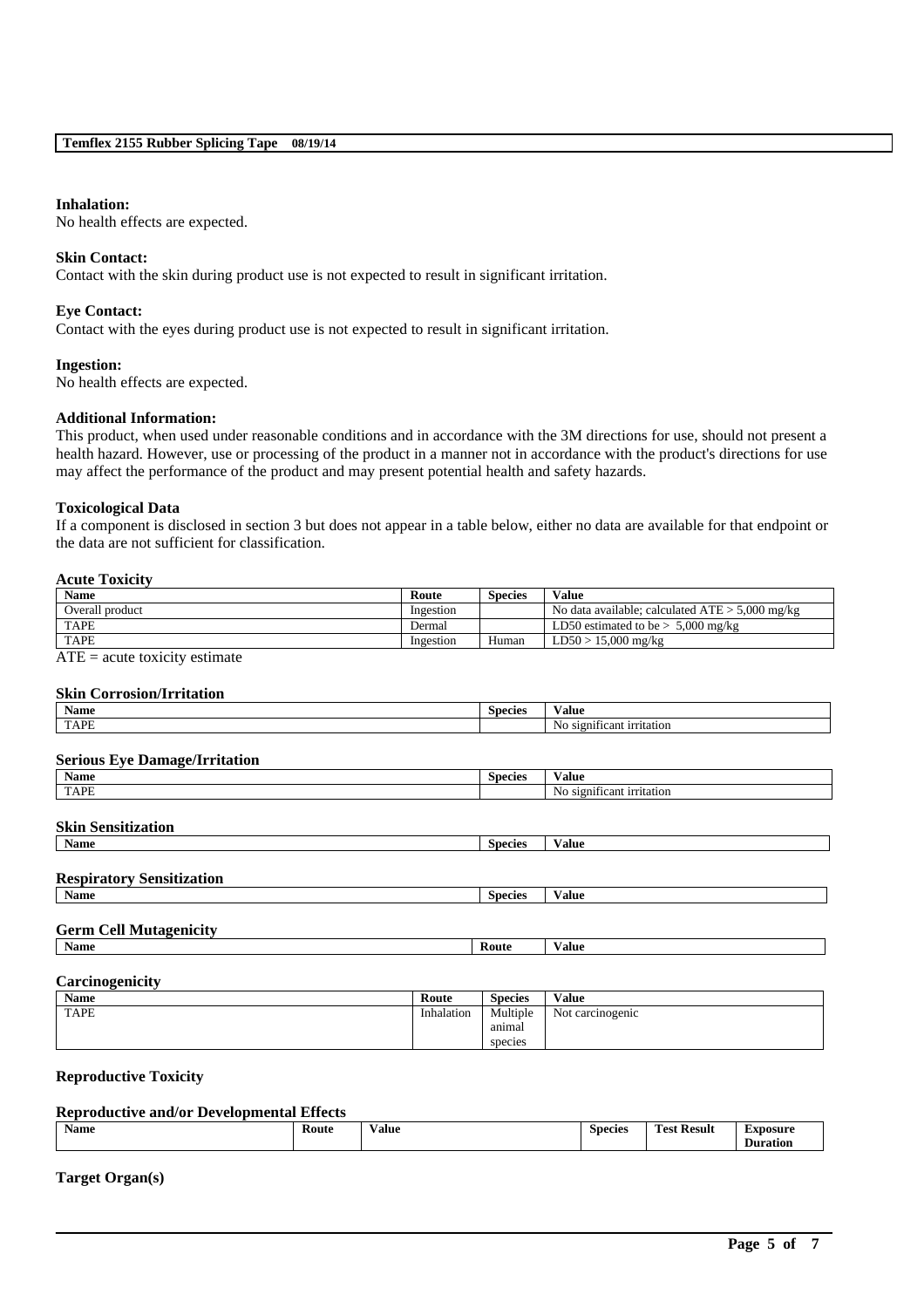#### **Temflex 2155 Rubber Splicing Tape 08/19/14**

| <b>Specific Target Organ Toxicity - single exposure</b> |       |                 |       |                |                    |                             |
|---------------------------------------------------------|-------|-----------------|-------|----------------|--------------------|-----------------------------|
| <b>Name</b>                                             | Route | Target Organ(s) | Value | <b>Species</b> | <b>Test Result</b> | Exposure<br><b>Duration</b> |

#### **Specific Target Organ Toxicity - repeated exposure**

| <b>Name</b> | Route             | Target Organ(s)    | Value                                                                              | <b>Species</b> | <b>Test Result</b>            | <b>Exposure</b>          |
|-------------|-------------------|--------------------|------------------------------------------------------------------------------------|----------------|-------------------------------|--------------------------|
|             |                   |                    |                                                                                    |                |                               | <b>Duration</b>          |
| <b>TAPE</b> | <b>Inhalation</b> | pneumoconiosis     | Causes damage to organs<br>through prolonged or repeated<br>exposure               | Human          | NOAEL NA                      | occupational<br>exposure |
| <b>TAPE</b> | Inhalation        | pulmonary fibrosis | Some positive data exist, but the<br>data are not sufficient for<br>classification | Rat            | <b>NOAEL Not</b><br>available |                          |

#### **Aspiration Hazard**

**Name Value**

**Please contact the address or phone number listed on the first page of the SDS for additional toxicological information on this material and/or its components.**

# **SECTION 12: Ecological information**

# **Ecotoxicological information**

Please contact the address or phone number listed on the first page of the SDS for additional ecotoxicological information on this material and/or its components.

# **Chemical fate information**

Please contact the address or phone number listed on the first page of the SDS for additional chemical fate information on this material and/or its components.

# **SECTION 13: Disposal considerations**

# **13.1. Disposal methods**

Dispose of contents/ container in accordance with the local/regional/national/international regulations.

Prior to disposal, consult all applicable authorities and regulations to insure proper classification. Dispose of waste product in a permitted industrial waste facility. As a disposal alternative, incinerate in a permitted waste incineration facility. If no other disposal options are available, waste product may be placed in a landfill properly designed for industrial waste.

\_\_\_\_\_\_\_\_\_\_\_\_\_\_\_\_\_\_\_\_\_\_\_\_\_\_\_\_\_\_\_\_\_\_\_\_\_\_\_\_\_\_\_\_\_\_\_\_\_\_\_\_\_\_\_\_\_\_\_\_\_\_\_\_\_\_\_\_\_\_\_\_\_\_\_\_\_\_\_\_\_\_\_\_\_\_\_\_\_\_

# **EPA Hazardous Waste Number (RCRA):** Not regulated

# **SECTION 14: Transport Information**

For Transport Information, please visit **http://3M.com/Transportinfo** or call 1-800-364-3577 or 651-737-6501.

# **SECTION 15: Regulatory information**

# **15.1. US Federal Regulations**

Contact 3M for more information.

# **311/312 Hazard Categories:**